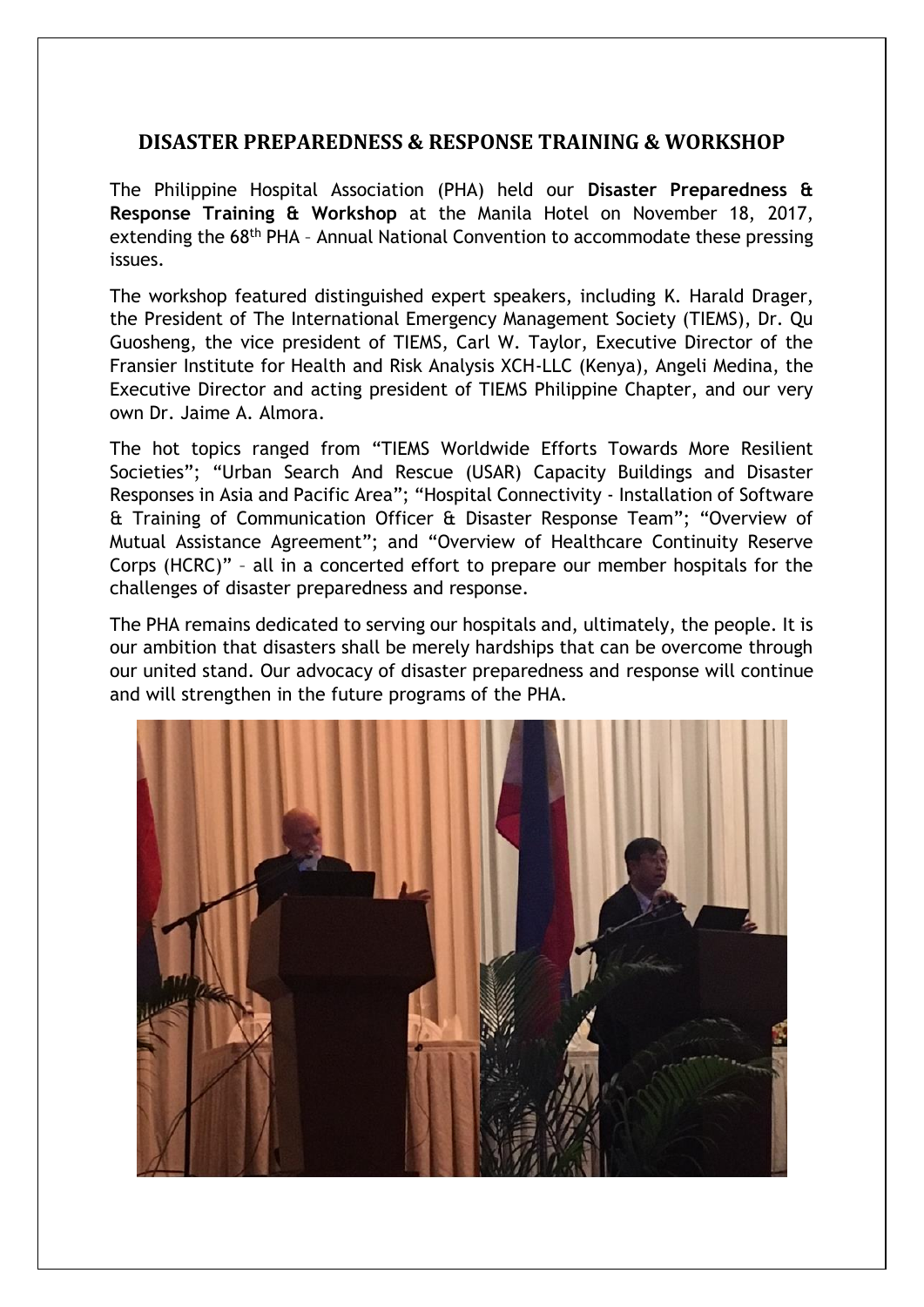

K. Harald Drager & Guosheng Qu giving their speeches

Guosheng Qu giving away certificates of participation